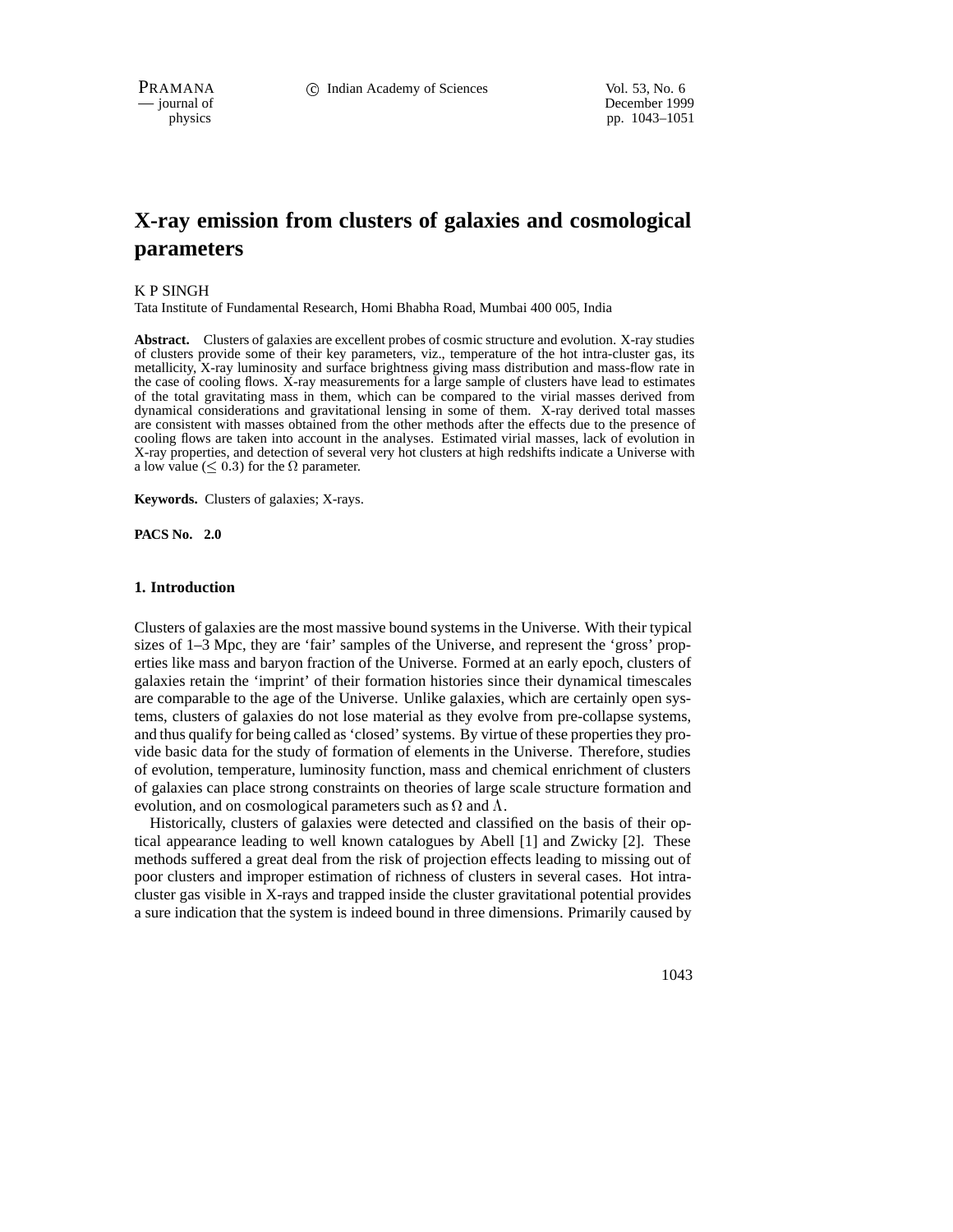bremsstrahlung, X-ray emissivity  $(\Sigma_X)$  is proportional to the square of the ion density and thus much more peaked at the gravitational centre of the cluster than the projected galaxy distribution. Therefore, clusters need to be almost perfectly aligned along the line of sight if they are to be mistaken for a single more luminous object. X-ray surveys thus provide a more efficient and less unbiased way of compiling cluster samples when compared to optical surveys due to: (a) absence of projection effects; (b) trapping and heating of gas in a bound system; (c) concentration of the X-ray flux towards the gravitational centre of the cluster.

X-ray emiting gas constitutes a major component of the baryonic matter in clusters of galaxies. The mass of the X-ray gas is  $1-5$  times the mass seen in the visible, and contributes about 5–25% of the total cluster mass [3] which is in the range of  $10^{14}$ – $10^{15}$ M<sub>o</sub>. X-ray observations of clusters can be used to study the evolution of their properties like luminosity function, mass, temperature and chemical enrichment.

# **2. X-ray observations**

### 2.1 *A brief history*

Since the early discoveries of X-ray emission from M87 in the Virgo cluster in a rocket flight in 1965, Coma cluster in 1969, and NGC 1275 in the Perseus cluster in 1970, study of X-ray emission from clusters of galaxies has made significant and substantial progress with the use of satellite-borne imaging and spectrospcopic X-ray detectors. These satellite-borne instruments include X-ray telescopes and detectors on the Einstein observatory, OSO-8, EXOSAT, Tenma, Ginga, ROSAT and ASCA. Presently, there are excellent soft X-ray images of about 100s of clusters taken with ROSAT, and good quality mediumresolution energy spectra of  $\geq$  50 clusters taken with ASCA. ROSAT has provided us with the first all-sky X-ray survey of galaxy clusters [4,5]. Limited X-ray surveys for galaxy clusters in selected regions of the sky were carried out previously with the Einstein observatory and most recently with ROSAT [6,7]. Several new clusters of galaxies have also been detected serendiptiously in the ROSAT fields and identified optically [8,9].

#### 2.2 *Cluster parameters from X-ray imaging and spectroscopy*

Observations with X-ray imaging telescopes and detectors with low-to-medium spectral resolution find hot ( $10^7$ K $-10^8$ K) thermal gas extended over the intracluster space covering sizes of 1–3 Mpc. X-ray images provide us with the surface brightness distribution of the hot gas. As an example, X-ray surface brightness map of the highest redshift ( $z = 0.83$ ) cluster in the Einstein Medium Sensitivity Survey (EMSS), known as MS1054-0321, taken with ROSAT High Resolution Imager (HRI) is shown as contours superposed on an Iband image in figure 1 taken from [10]. X-ray contour levels shown correspond to surface brightnesses of 14, 3.9, 11.6, and  $14.0 \times 10^{-14}$  erg cm<sup>-2</sup> s<sup>-1</sup> arcmin<sup>-1</sup>.

Assuming azimuthal symmetry of X-ray emission, radial surface brightness profiles can be generated and modeled using hydrostatic-isothermal models [11]. In these models, both X-ray emitting gas and galaxies are assumed to be in hydrostatic equilibrium and each is isothermal. It is further assumed that the galaxies are in equilibrium with the total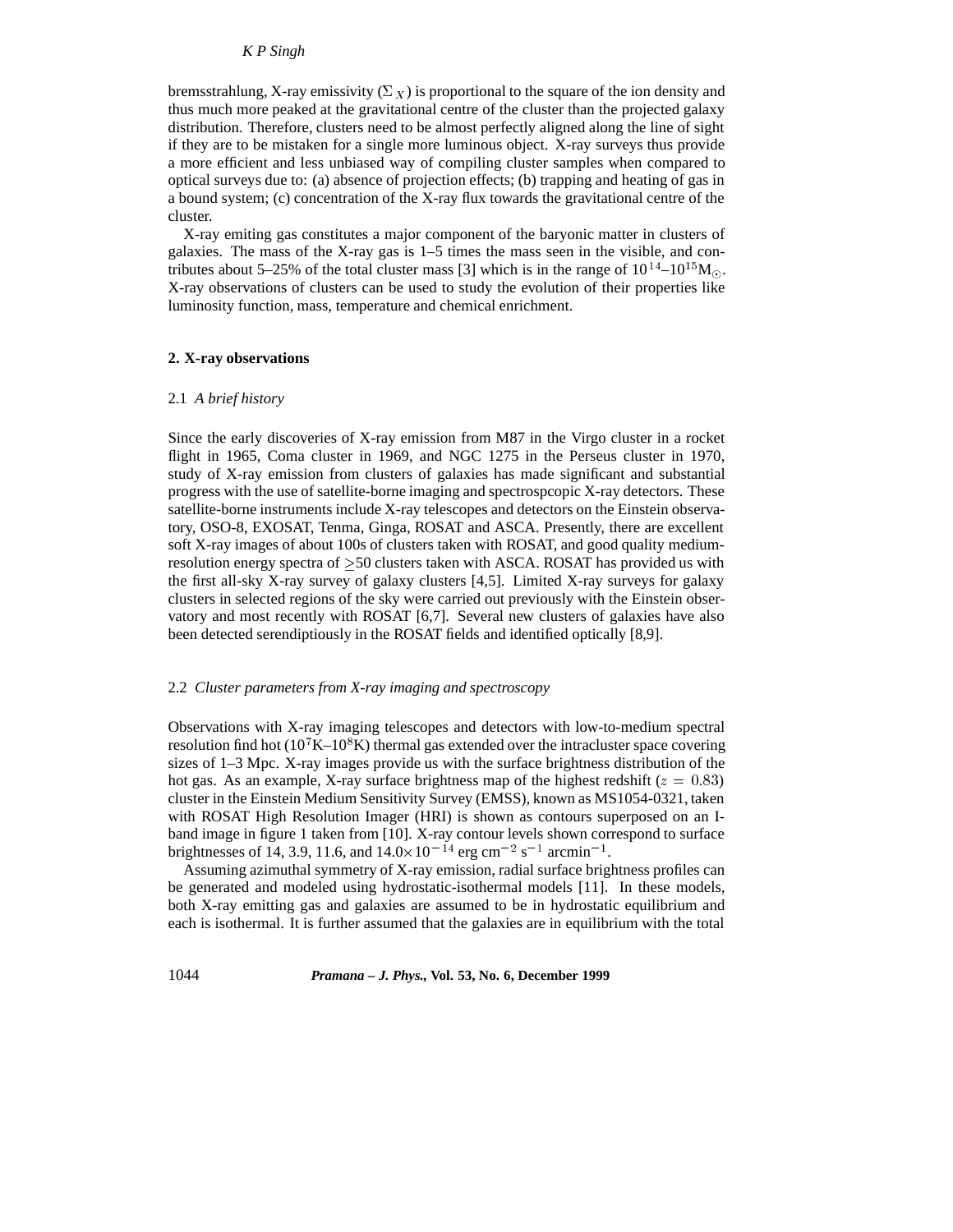gravitational mass. Using King's approximation [12] to the isothermal sphere, the X-ray surface brightness distribution is then given by

$$
S(r) = S(0)[1 + (r/a)^2]^{-3\beta + 0.5}
$$
 (1)

where 'a' is the cluster core radius,  $\beta$  is the ratio of the energy per unit mass in galaxies to the energy per unit mass in gas and is given by

$$
\beta = \mu m_{\rm H} \sigma^2 / 3kT_X \tag{2}
$$

where  $\mu$  is the mean molecular weight,  $m_H$  is the mass of the hydrogen atom,  $\sigma$  is the threedimensional (space) cluster velocity dispersion, k is the Boltzmann's constant, and  $T_X$  is the mean X-ray gas temperature. Fitting the above model to the radial surface brightness profiles gives us the core radius and  $\beta$  value for a cluster, which then can be used to estimate the gas mass as well as the total mass of the cluster. The gravitating mass of the cluster is given by

$$
M(\n(3)
$$

where  $h = H_0/100$ , and  $H_0$  is Hubble constant in units of km s<sup>-1</sup> Mpc<sup>-1</sup> (see [7]). Thus, X-ray images help determine structure, mass and morphology of clusters.

X-ray spectroscopy tells about the temperature and chemical enrichment of the gas. For example, MS1054-0321 shown in figure 1 is very hot with  $T_X = 12.3^{+3.1}_{-2.2}$  keV  $(1 \text{ keV}=1.16\times10^{7} \text{ K})$  as measured with ASCA [10]. Combined with velocity dispersions measured optically, the temperature measurements give us an estimate of the  $\beta$  value independent of that obtained from model fit to X-ray radial profiles (see eqs. above). Measurements of the redshifts of 12 galaxies marked in figure 1 using Keck and Canada– France–Hawaii telescopes lead to a value of  $1360\pm 450$  km s<sup>-1</sup> for the velocity dispersion of MS1054-0321 cluster [10].

In general, there is a fairly good correlation between the X-ray temperature and velocity dispersion as shown in figure 2 [13]. This indicates that, to first order, gas and galaxies are in the same gravitational potential and that anisotropies and radial gradients in the velocity tensor of galaxies are not very large. However, a significant scatter in the distribution can be seen in the figure 2. Bahcall and Lubin [14] pointed out that the use of King approximation for the galaxy distribution had lead to a discrepancy between the values of  $\beta$  obtained from two methods, and is resolved if the galaxy distribution,  $\rho_{\rm gal}(r) \propto r^{-2.4 \pm 0.2}$ .

Spatially resolved X-ray spectroscopy is required for the determination of temperature profiles and is ideal as it leads to a measure of the mass of X-ray gas as well as the total cluster mass without the assumption of isothermality. For a spherical system in hydrostatic equilibrium the enclosed cluster mass is

$$
M(
$$

where  $\rho$  and  $T$  are the density and temperature profiles. Radial temperature profiles are available for 30 nearby clusters [15], but there are significant uncertainities in the outer regions ( $r \geq 1$  Mpc). More such profiles would become available after the launch of AXAF and XMM. Detection of X-ray line emission through medium-to-high resolution spectroscopy leads to estimates of elemental abundances and thus chemical enrichment of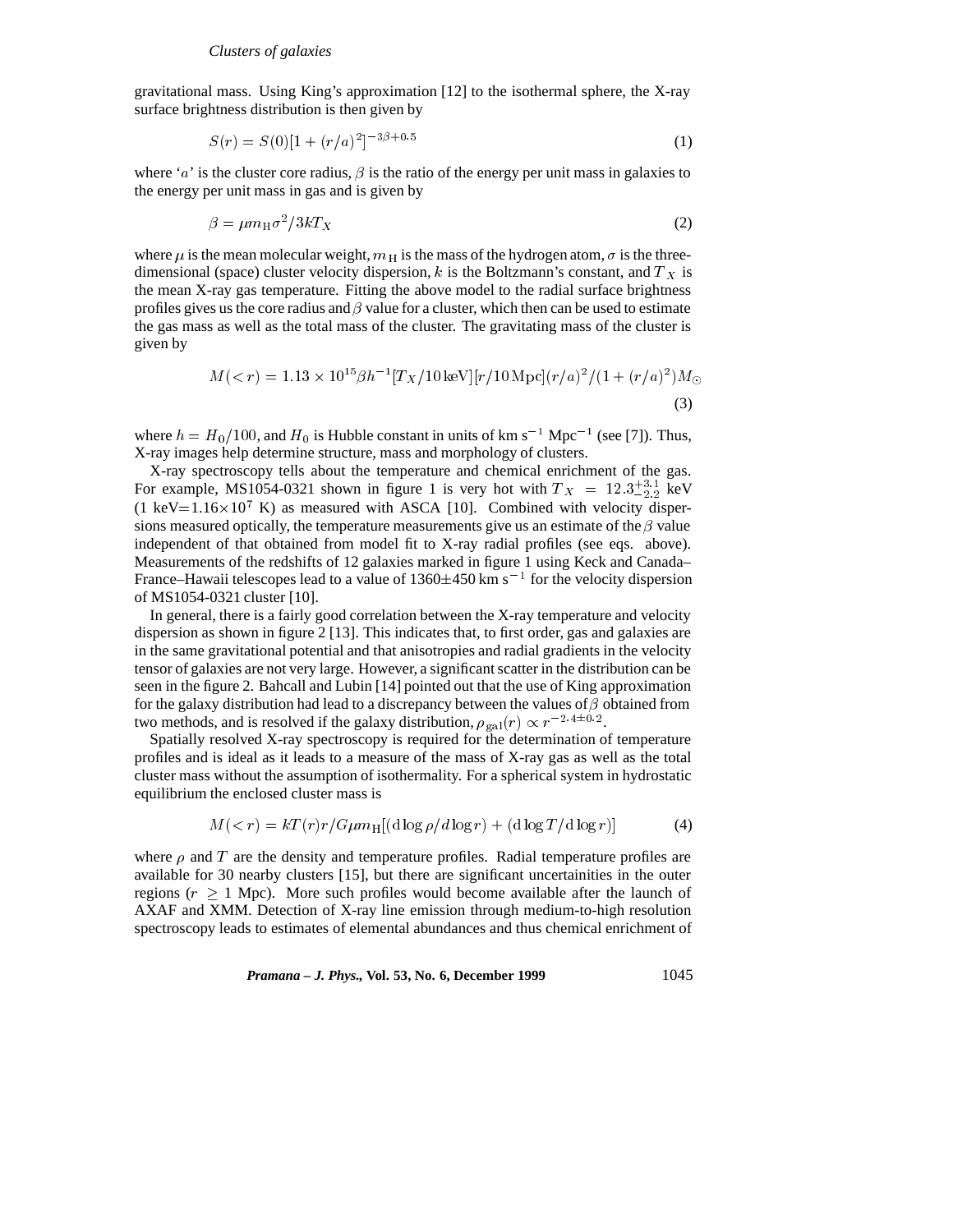cluster gas. ASCA spectra show that the mean abundance of Fe is 0.28 solar (photospheric value) and Si/Fe ratio is  $2.2 \pm 0.25$  solar, which is consistent with most metals being created in type II supernovae [16].

### 2.3 *Cooling flow and its effects on cluster parameters*

X-ray emission from a cluster, thus cooling of gas, due to thermal bremsstrahlung and line emission depends on the square of the gas density which increases towards the central regions. The cooling time-scale which is  $\propto T / (\rho \Sigma_X)$ , becomes smaller than the age of the cluster in the core ( $a = 30-300$  kpc) of the cluster. As the gas cools more efficiently in the core, it results in an inward flow due to gravity and thermal pressure and to stay in pressure equilibrium with the outer layers. Such cooling flows are found in the cores of 60–90% clusters [17,15]. X-ray imaging spectroscopy has confirmed the presence of cooling flows by finding decreasing temperatures inside the cluster cores [15]. Cooling flow in the core thus appears to be the natural state for a regular, relaxed cluster which perhaps can only be disrupted by a major merger event. Multi-phase cooling gas in the cluster core has important consequences for the analysis of X-ray data, in particular for the determination



**Figure 1.** ROSAT X-ray contour map of MS 1054-0321 superposed on I-band image reproduced from [10].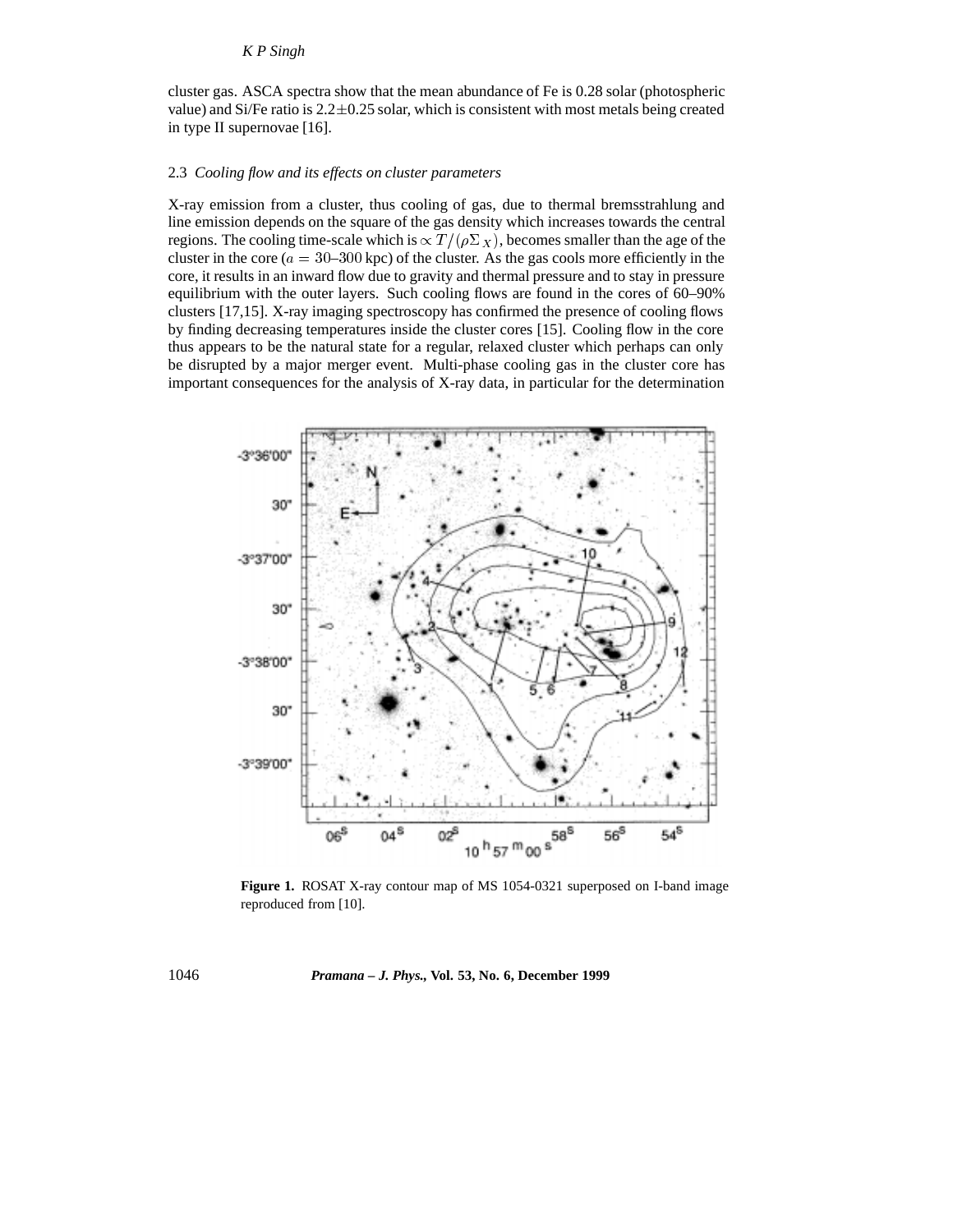

**Figure 2.** Optical velocity dispersion vs. emission weighted average X-ray temperature for a large sample of low and high  $(z > 0.14)$  redshift clusters. Note the scatter and the appearance of a few objects with much higher velocity dispersion than expected from the X-ray temperature. The 2 named clusters are objects with strong gravitational arcs. Reproduced from [13]

of the cluster mass [18,19]. Accounting for cooling flows in the analyses also results in the flattening of the relationship between  $L_{Bol}$  and  $T_X$  to  $L_{Bol} \propto T_X^{2.6 \pm 0.3}$  [20,21]. This relationship is used for examining the evolution of clusters. Models of evolution which assume that gas and dark matter evolve together predict  $L_{\text{Bol}} \propto T_X^2$  [22]. Deviation from this relationship implies that the evolution of gas and dark matter is different perhaps due to pre-heating of the gas by mergers of galaxies or supernovae [22]. No evolution is found in the  $L_{\text{Bol}} - T_X$  relation within  $z \sim 0.4$  [20].

Cooling flow (CF) clusters have been found to have metallicities that are about 1.8 times more compared to metallicities in non-cooling flow (NCF) clusters [23]. This has been suggested to be due to peaked gas density in the center and presence of metallicity gradient in CF clusters. Accretion of gas in the centres of CFs, established from an earlier epoch, leading to a massive star formation in them could be responsible for this. On the other hand NCFs with flatter density distribution show signs of recent merger activity which could have disrupted the cooling flows in them and dispersed the metals more uniformly.

## **3. Mass estimates**

Gravitational masses of clusters have been estimated based on (a)  $\beta$  model eq. (3) from Xray imaging data and using average temperatures [7]. (b) density and temperature profiles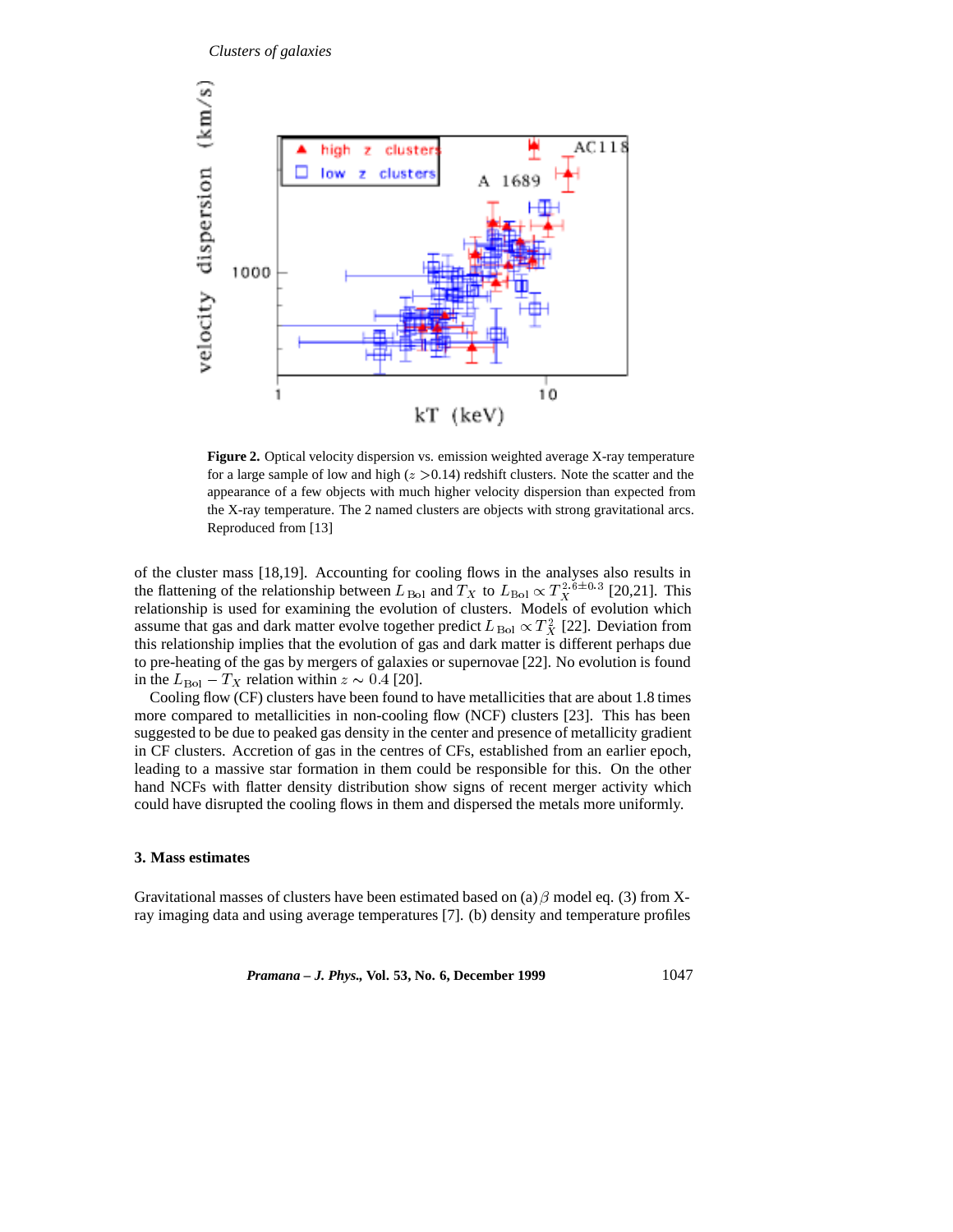derived from deprojection analysis of X-ray images eq. (4) [17]. In both cases, the derived mass depends on the outermost limit imaged in X-rays which depends on the sensitivity of the instrument used. In the study by Lewis *et al* [7], total mass determined for a radius of 0.4–0.5 Mpc is in the range  $1.8-3.2\times10^{14}$  h<sup>-1</sup>M<sub>o</sub>, and increases almost linearly to  $7-9\times10^{14}$  h<sup>-1</sup>M<sub>o</sub> with distance out to a radius of about 1.3 Mpc, accessible in a limited number of cases. Peres *et al* [17] find masses in the range of  $0.25-2.4 \times 10^{14}$  h<sup>-1</sup>M<sub>o</sub> for clusters with measurements extending to a radius of 0.5 Mpc. The gas mass fractions range from 5.5–11.5 h<sup>-1.5</sup>% (or 11–23% for  $h = 1/2$ ) for  $r = 0.5$  Mpc. Lewis *et al* [7] find no systematic bias between these X-ray derived masses and dynamical masses obtained from galaxy velocities, with average  $M_{\text{Dyn}}/M = 1.04 \pm 0.07$ .

Gravitational lensing provides another method to measure cluster masses that is free from assumptions about the dynamical state of the gravitating matter. Early comparisons between the measurements from this method and those based on X-ray data led to a discrepancy of a factor  $\sim$  2 between the two estimates [24]. The possible reasons given for this discrepancy include: (i) clusters having prolate ellipsoidal mass distributions; (ii) superpositions of mass clumps along the lines of sight which enhance the probability of detecting gravitational arcs and can increase the lensing mass [25]; (iii) non-isothermal temperature structure in X-ray gas; (iv) bulk and/or turbulent motions or magnetic fields providing partial pressure support against intra-cluster medium (ICM); (v) multiphase nature of central ICM (CF regions) resulting in significant differences between emission-weighted and mass-weighted temperatures of clusters and thus biasing mass measurements based on Xrays to lower values. The last part has been explored in great detail by Allen [19] who finds that after the effects of CFs are taken into account, comparisons of two mass estimates in



**Figure 3.** Circles (filled: detailed lens models; open: simple symmetric models) are for clusters with strong lensing and CFs. Triangles (open: A2218) are for weak-lensing results. Reproduced from [19].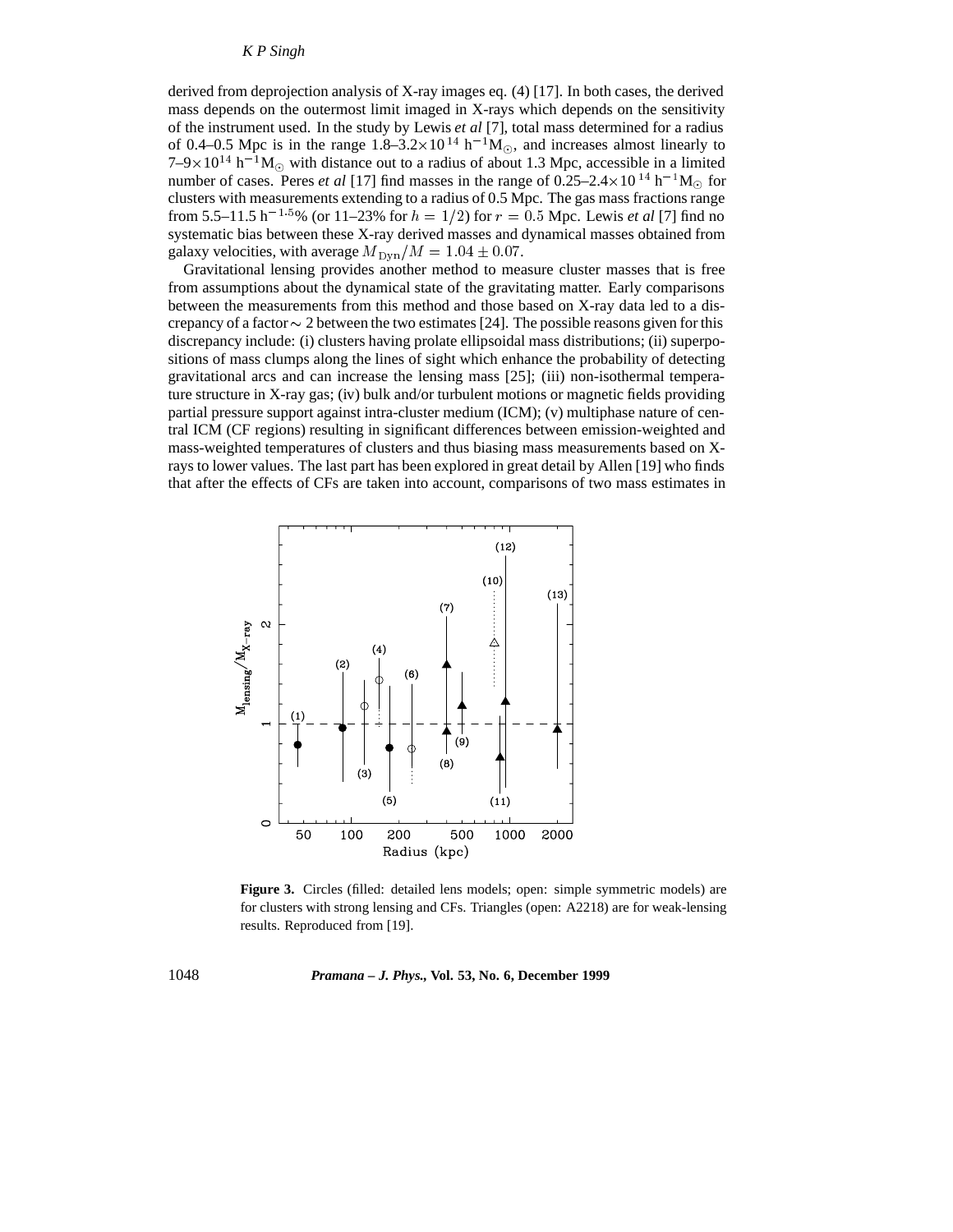clusters with weak gravitational lensing show excellent agreement on large spatial scales (figure 3). Strongly lensing clusters with NCFs, however, still lead to mass estimates that are larger by factor  $> 2$  than the X-ray values (figure 1 of [19]). Similar results have been reported by Lewis *et al* [7].

#### **4. Implications for cosmological parameters**

Assuming that clusters are formed due to gravitational collapse from regions of the Universe with representative ratios of baryonic to dark matter, we can infer that the baryon fraction in clusters is equal to that in the field. Baryon fraction,  $f<sub>b</sub>$ , defined as the ratio of the visible mass in galaxies and intracluster gas to the total cluster mass, therefore, should not differ substantially from the universal value,  $\Omega_b/\Omega$ , when determined near the outer boundary of the cluster [26]. The cosmological density parameter can thus be obtained as  $\Omega = \Omega_b / f_b$ . Values of  $\Omega_b$  are constrained by big bang nucleosynthesis models to lie in the range  $0.005 < \Omega_b$  h<sup>2</sup>  $< 0.015$  [27]. Assuming that X-ray gas is the major component of visible baryons in the clusters, and taking the average value of  $f_b = 0.047$  from [7], we get  $\Omega = 0.11 - 0.32 h^{-0.5}$ . Since baryon fraction, measured only to a limited distance, is known to increase with radius and does have non-negligble contribution from visible galaxies, the range of values for  $\Omega$  would be further lowered. In any case,  $\Omega = 1$ , requiring a drop in the gas mass, is not allowed by the data.

White *et al* [28] showed that  $\sigma_8$ , the rms mass fluctuation amplitude on 8 h<sup>-1</sup> Mpc scale, and  $\Omega$  are related as  $\sigma_8 \Omega^{0.56} \simeq 0.57$  in the cold dark matter (CDM) models with  $\lambda = 1 - \Omega$ where  $\lambda$  is the dimensionless cosmological constant. This constraint is not able to distinguish models with  $\Omega = 1$  and  $\sigma_8 \simeq 0.57$  from models with  $\Omega \simeq 0.20$  and  $\sigma_8 \simeq 1.25-1.58$ . Evolution of cluster abundance as a function of redshift breaks this degeneracy [29]. A general lack of evidence for evolution in cluster properties  $-$  X-ray luminosity function



**Figure 4.** Constraints on cosmological parameters from cluster abundances and COBE results. LCDM refers to N-body simulations for Lambda CDM normalised to COBE results; similarly OCDM refers to Open CDM. Reproduced from [28].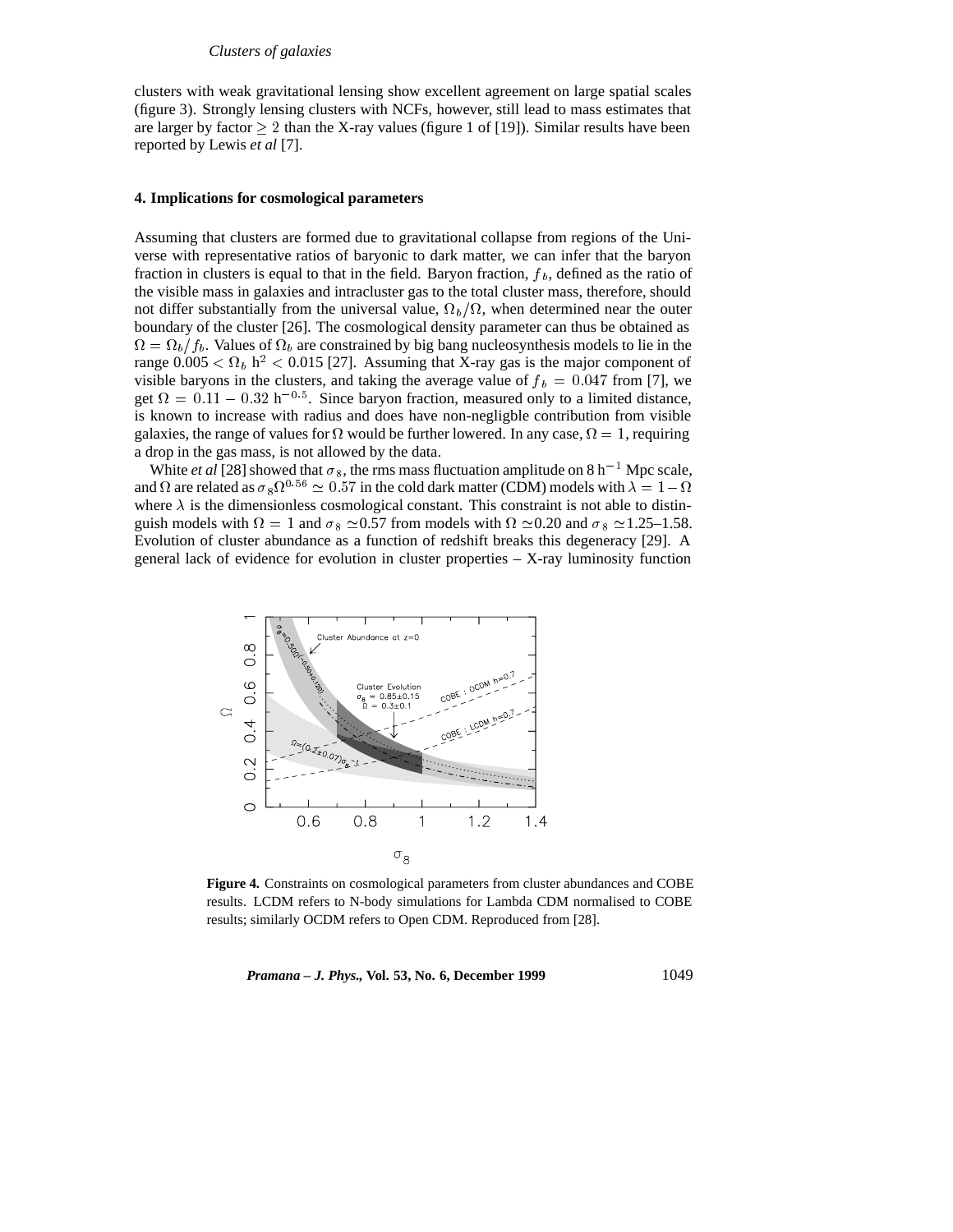from ROSAT all sky survey for  $z < 0.3$  [30] or even upto  $z < 0.7$  [8],  $T_X$  vs.  $L_X$  or  $T_X$  vs.  $\sigma$  relationships [31], is consistent with  $\Omega < 1$  Universe. In particular, Bahcall *et al* [29] find that mild observed evolution of cluster abundance gives  $\sigma_8 = 0.83 \pm 0.15$ and  $\Omega \simeq 0.3\pm 0.1$ . The anisotropies in the microwave background detected by COBE also allow the determination of  $\sigma_8$  which is, however, sensitive to the spectral index of the primordial fluctuation spectrum as well as  $\Omega$  and  $\lambda$ . The overall constraints on  $\sigma_8$  and  $\Omega$ are summarised in figure 4 reproduced from [29].

Existence of a number of very hot  $(> 8 \text{ keV})$ , thus very massive, clusters at redshifts  $> 0.5$  severely challange models of hierarchical structure formation with  $\Omega = 1$ . At least 3 such clusters are known: MS0016+16 ( $T_X$ =8.4 keV;  $z$ =0.54), MS0451-03 ( $T_X$ =10.4 keV;  $z=0.54$ ), and MS1054-0321 ( $T_X=12.3$  keV;  $z=0.83$ ) [10]. In an  $\Omega = 1$  Universe where initial density perturbations are Gaussian, using  $V/V_{\text{max}}$  test, the expected number density of such hot clusters at  $z=0.5-0.9$  is  $\sim 1.6 \times 10^{-8}$  h<sup>3</sup> Mpc<sup>-3</sup> [10]. The probability of all 3 clusters appearing in the volume sampled by the EMSS in the  $\Omega = 1$  Universe is  $10^{-6}$  [10]. In summary, X-ray studies of clusters strongly favour a low  $\Omega$  Universe.

#### **Acknowledgements**

I wish to thank the organisers for holding a successful workshop on 'Cosmology : Observations Confront Theories', their invitation to give this talk, and their hospitality. I thank S W Allen, N A Bahcall, M Donahue and R F Mushotzky for permission to reproduce their figures here.

#### **References**

- [1] G O Abell, H G Corwin and R P Olowin, *Astrophys. J. Suppl.* **70**, 1 (1989)
- [2] F Zwicky, E Herzog, P Wild, M Karpowicz and C T Kowal, *Catalogue of galaxies and cluster galaxies*, vols 1–6, (1961–68)
- [3] D A White and A C Fabian, *Mon. Not. R. Astron. Soc.* **273**, 72 (1995)
- [4] H Ebeling, A C Edge, H Bohringer and S W Allen *et al*, **301**, 881 (1998)
- [5] H Ebeling, W Voges, H Bohringer, A C Edge, J P Huchra and U G Briel, *Mon. Not. R. Astron. Soc.* **283**, 1103 (1996)
- [6] I M Gioia, J P Henry, T Maccacaro, S L Morris, J T Stocke and A Wolter, *Astrophys. J.* **356**, L35 (1990)
- [7] A D Lewis, E Ellingson, S L Morris and R G Carlberg, astro-ph/9901062 (1999)
- [8] C Scharf, L R Jones, H Ebeling, E Perlman, M Malkan and G Wegner, *Astrophys. J.* **477**, 79 (1997)
- [9] L R Jones, C Scharf, H Ebeling and E Perlman *et al*, *Astrophys. J.* **495**, 100 (1998)
- [10] M Donahue, G Mark Voit, I Gioa, G Luppino, J P Hughes and J T Stocke, *Astrophys. J.* **502**, 550 (1998)
- [11] A Cavaliere and R Fusco-Femiano, *Astron. Astrophys.* **49**, 137 (1976)
- [12] I King, *Astrophys. J.* **174**, L123 (1972)
- [13] R F Mushotzky, Colloquium on *The age of the Universe, dark matter and structure formation* (National Academy of Sciences, USA, 1998)
- [14] N A Bahcall and L M Lubin, *Astrophys. J.* **426**, 513 (1994)
- [15] M Markevitch, W R Forman, C L Sarazin and A Vikhlinin, *Astrophys. J.* **503**, 77 (1998)
- [16] M Lowenstein and R F Mushotzky, *Astrophys. J.* **466**, 695 (1996)